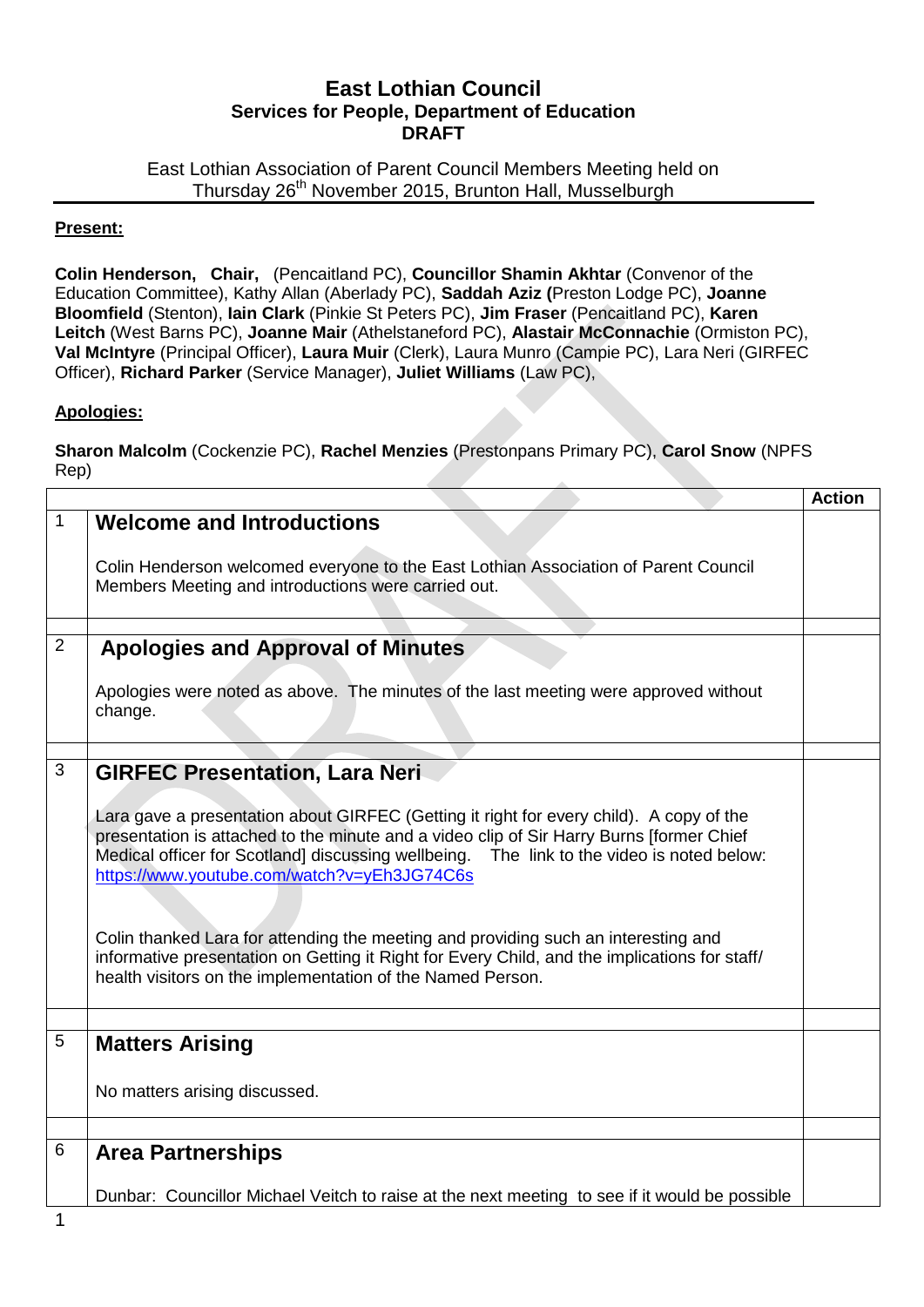|                | for the small schools representatives to rotate and be given the opportunity to attend the<br>meetings.<br>Musselburgh: Iain Clark, Vice Chair on the Musselburgh Area Partnership, and Chair of<br>Pinkie St. Peter's Parent Council, informed the meeting that funds had been allocated for<br>local projects at their recent meeting. Attainment and Achievement are the highest priority in<br>the Musselburgh Area. Attendance Matters has been launched in Primary Schools and is<br>an Agenda item for the next Area Partnership meeting when they will decide how to report<br>on this. Iain also suggested that it is worth having a second school representative as a<br>back up member for your Area Partnership.<br>Fa'side: Ross Rocks Reading on the Agenda for the next Fa'side Area Partnership meeting. |  |
|----------------|--------------------------------------------------------------------------------------------------------------------------------------------------------------------------------------------------------------------------------------------------------------------------------------------------------------------------------------------------------------------------------------------------------------------------------------------------------------------------------------------------------------------------------------------------------------------------------------------------------------------------------------------------------------------------------------------------------------------------------------------------------------------------------------------------------------------------|--|
|                | The Area Partnership Minutes are available on the Council Website or by clicking on this link                                                                                                                                                                                                                                                                                                                                                                                                                                                                                                                                                                                                                                                                                                                            |  |
| $\overline{7}$ | <b>Update from Richard Parker</b>                                                                                                                                                                                                                                                                                                                                                                                                                                                                                                                                                                                                                                                                                                                                                                                        |  |
|                | <b>Staffing</b><br>Currently the staffing situations are reasonably steady. There are challenges with temporary<br>appointments. There is one Head Teacher appointment for Sandersons Wynd Primary<br>School with a start date in February 2016.                                                                                                                                                                                                                                                                                                                                                                                                                                                                                                                                                                         |  |
|                | <b>Supply</b><br>The supply cover situation is challenging, most schools are managing cover in-house. East<br>Lothian do have a pool of supply teachers but are competing against Edinburgh and<br>Midlothian Council as most teachers on our supply list are also on the Supply list for The<br>City of Edinburgh Council and Midlothian Council.                                                                                                                                                                                                                                                                                                                                                                                                                                                                       |  |
|                | <b>Budget</b><br>Richard informed the meeting that East Lothian have achieved their target numbers for the<br>commitment to retaining the teacher numbers, and financial support will be received from<br>the Scottish Government for this. Full time equivalent teacher numbers across East Lothian<br>have increased with a slight decrease in the pupil teacher ratio.                                                                                                                                                                                                                                                                                                                                                                                                                                                |  |
|                | <b>Emails</b>                                                                                                                                                                                                                                                                                                                                                                                                                                                                                                                                                                                                                                                                                                                                                                                                            |  |
|                | Following a recent security breach within the school email system a solution has been found<br>to allow teachers and Parent Councils access to their email accounts. Work is still ongoing<br>and licenses are to be purchased to allow access from home for Head Teachers and<br>teachers to their email account.                                                                                                                                                                                                                                                                                                                                                                                                                                                                                                       |  |
|                | <b>Local Development Plan</b><br>The Local Development Plan was agreed at a recent Cabinet meeting. 10,000 new homes<br>have been agreed, this will have an impact on all service areas of East Lothian Council,<br>especially Education. Richard suggested that Parent Council's ask their local<br>Councillors[s] to discuss this at their next and future Parent Council Meetings.                                                                                                                                                                                                                                                                                                                                                                                                                                    |  |
|                | <b>Flyers</b><br>Richard asked for any comments or suggestions on the current procedures East Lothian<br>follow with regards to the distribution of flyers in school bags. All leaflets distributed must be<br>approved by Richard before they are distributed. A discussion took place and it was agreed<br>that the current procedures should be followed.                                                                                                                                                                                                                                                                                                                                                                                                                                                             |  |
|                |                                                                                                                                                                                                                                                                                                                                                                                                                                                                                                                                                                                                                                                                                                                                                                                                                          |  |
|                |                                                                                                                                                                                                                                                                                                                                                                                                                                                                                                                                                                                                                                                                                                                                                                                                                          |  |
| າ              |                                                                                                                                                                                                                                                                                                                                                                                                                                                                                                                                                                                                                                                                                                                                                                                                                          |  |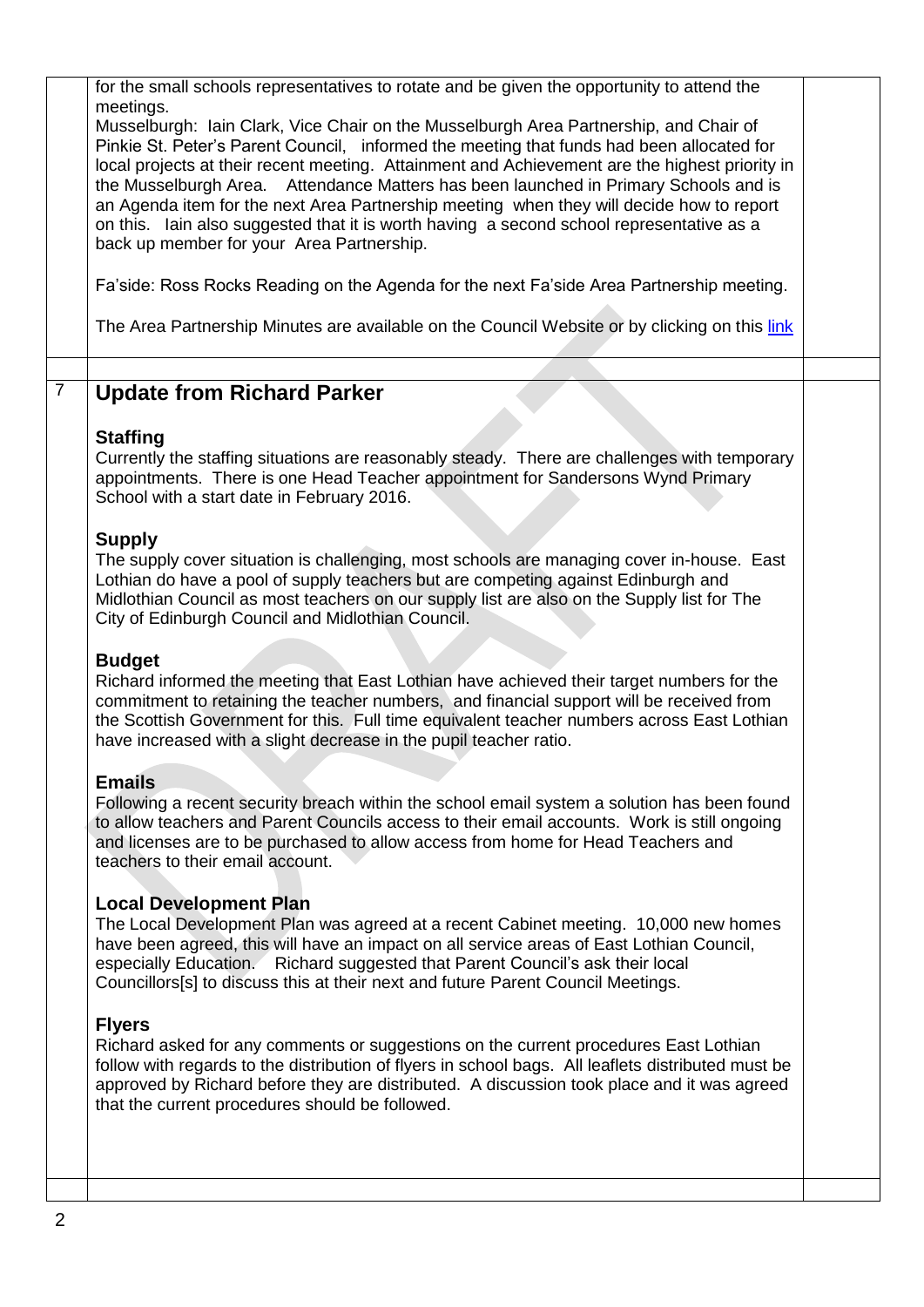| 8              | <b>Update from Val McIntyre</b>                                                                                                                                                                                                                                                                                                                                                                                                                                                                                      |                        |
|----------------|----------------------------------------------------------------------------------------------------------------------------------------------------------------------------------------------------------------------------------------------------------------------------------------------------------------------------------------------------------------------------------------------------------------------------------------------------------------------------------------------------------------------|------------------------|
|                | <b>Emails</b><br>Val thanked everyone for their patience during the problems with the email system. All<br>clerks should now have access to the Parent Council email account.                                                                                                                                                                                                                                                                                                                                        |                        |
|                | <b>Parent Council Representative - Library Service Review</b><br>The Parent Representative for this review is from Ross High. No meeting has taken place;<br>as yet but we will invite the representative to the ELAPCM meeting to give an update as<br>appropriate.                                                                                                                                                                                                                                                 |                        |
|                | <b>Training Programme</b><br>Val noted that both the Food Hygiene Training and First Aid training have been well<br>received. The Clerk and Chair training had also taken place, and the cancelled Recruitment<br>and Selection Training and Edubuzz Training have both been re-arranged for Monday 30 <sup>th</sup><br>November.                                                                                                                                                                                    |                        |
|                | <b>Online Payments</b><br>Val informed the meeting that £280,000 of online payments have been taken since the<br>system has been implemented and positive feedback has been received from our schools<br>and parents.                                                                                                                                                                                                                                                                                                |                        |
|                | <b>Star Awards</b><br>Val thanked everyone on behalf of Laura and herself for the recent nomination for a Star<br>Laura and Val received a Highly Commended Award for Services to our<br>Award.<br>Communities, at the recent East Lothian Council Star Awards event held last month.                                                                                                                                                                                                                                |                        |
|                | <b>Maternity Leave</b><br>Val announced that Laura will be going on Maternity Leave at Christmas, and wanted to<br>record her thanks for all Laura's hard work and support to Parent Councils.<br>All<br>correspondence should continue to be sent to the Parent Council Inbox;<br>parentcouncil@eastlothian.gov.uk                                                                                                                                                                                                  |                        |
| $\overline{9}$ | <b>National Parent Forum of Scotland</b>                                                                                                                                                                                                                                                                                                                                                                                                                                                                             |                        |
|                | Carol Snow sent her apologies for this meeting. Carol will provide an email update for all<br>Parent Councils which will be forwarded on to Parent Councils as soon as it is received.                                                                                                                                                                                                                                                                                                                               | <b>CS</b>              |
| 10             | <b>Any Other Business</b>                                                                                                                                                                                                                                                                                                                                                                                                                                                                                            |                        |
|                | <b>School Flu Vaccination</b><br>A discussion took place regarding the problems around moving the flu vaccination<br>day/location from a school day to a Saturday morning in Dunbar, for pupils from West Barns<br>Primary School. Karen Leitch [Chair of WB PC] indicated this had caused problems for<br>some parents and she has written to the Community Vaccination Team to ask the reasons<br>behind the move. Karen will update at the next ELAPCM Meeting. Richard Parker to raise<br>this with David Scott. | <b>KL</b><br><b>RP</b> |
|                | <b>Online Lunch Payments</b><br>An update was requested on the possibility of having the opportunity to pay for Primary<br>School lunches online for Primary school children. Val informed the meeting that there are<br>currently 3 companies on the National Framework who can provide this service.<br>Whilst                                                                                                                                                                                                     |                        |